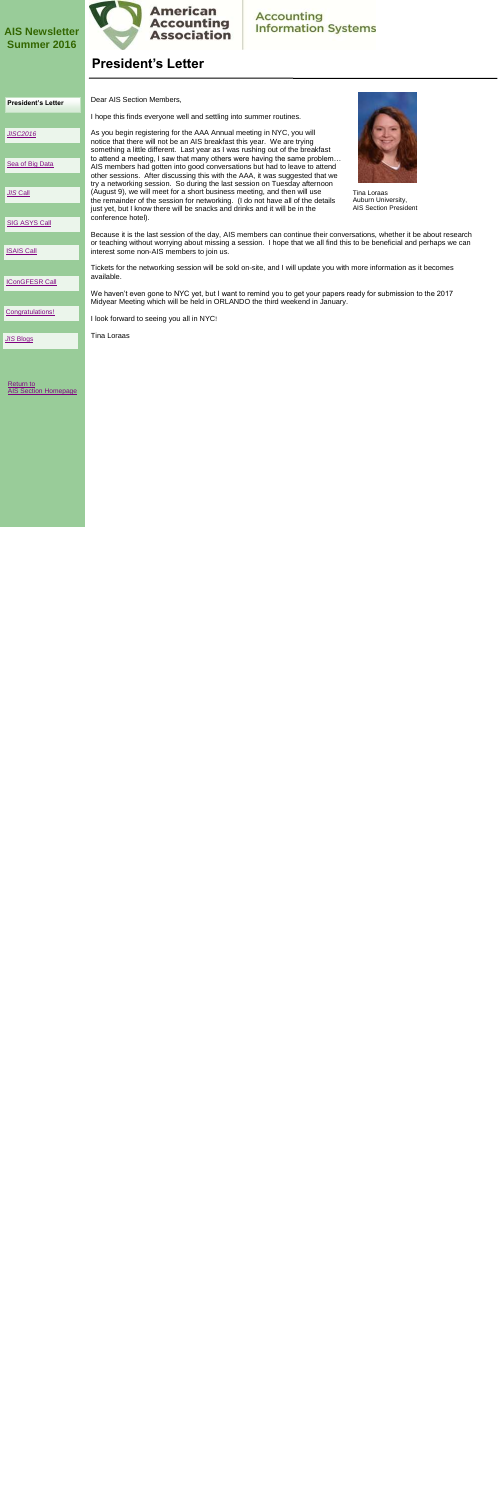# **JISC2016**

|                       | An Accounting Information Systems Perspective on Data Analytics and Big Data                                                                                                                                                                  |
|-----------------------|-----------------------------------------------------------------------------------------------------------------------------------------------------------------------------------------------------------------------------------------------|
| President's Letter    |                                                                                                                                                                                                                                               |
|                       | Planning is well underway for the 2 <sup>nd</sup> JIS Research conference (JISC2016). The conference will be held on October 13<br>& 14, 2016 at the offices of Workday, Inc. in Pleasanton, CA. The theme of the conference is An Accounting |
| <b>JISC2016</b>       | Information Systems Perspective on Data Analytics and Big Data. Papers presented at JISC2016 will appear in a<br>theme issue of JIS, edited by Dr. A. Faye Borthick of Georgia State University and Dr. Robin Pennington of North             |
|                       | Carolina State University. Dr Eileen Taylor of North Carolina State University will be the Chair of the Conference.                                                                                                                           |
| Sea of Big Data       | Elsewhere in this newsletter is a commentary by Dr. A. Faye Borthick, In a sea of Big Data, what becomes of<br>accounting and auditing? This commentary sets the scene for issues that will be discussed at the conference.                   |
|                       |                                                                                                                                                                                                                                               |
| <b>JIS Call</b>       | The design of JISC2016 is to provide an opportunity for intense discussion between academics and professionals on<br>research in a targeted area of concern to the broad AIS community. The conference will involve research                  |
|                       | presentations, round-table discussions, and a keynote presentation. There will be three panels at the conference on                                                                                                                           |
| <b>SIG ASYS Call</b>  | the following topics: privacy; the evolving role of technology in accounting; and people and big data.                                                                                                                                        |
|                       | Attendance at the conference is limited to those on the program. Participation at the conference is strictly limited to 45                                                                                                                    |
| <b>ISAIS Call</b>     | people, approximately equally divided between professionals and academics. This allows us to hold the conference at<br>the offices of the sponsors. For 2015, the conference was in the excellent meeting room at the AICPA in Durham. This   |
|                       | year we are in the brand new training facility at the offices of Workday in Pleasanton. This relatively small number of                                                                                                                       |
| <b>IConGFESR Call</b> | attendees allows close interaction and high quality feedback for authors.                                                                                                                                                                     |
|                       | Participants from the profession include senior practitioners from accounting and consulting firms, the leadership of the                                                                                                                     |
| Congratulations!      | AICPA's IMTA division as well as a small number of professionals from the Bay area. Participants from the academy                                                                                                                             |
|                       | are authors, moderators, commentators and the JISC2016 team.                                                                                                                                                                                  |
| <b>JIS Blogs</b>      |                                                                                                                                                                                                                                               |
|                       |                                                                                                                                                                                                                                               |
|                       |                                                                                                                                                                                                                                               |
|                       |                                                                                                                                                                                                                                               |

Return to **[AIS Section Homepage](http://www2.aaahq.org/infosys/index.cfm)** 

<span id="page-1-0"></span>

### **AIS Newsletter Summer 2016**



# **Accounting<br>Information Systems**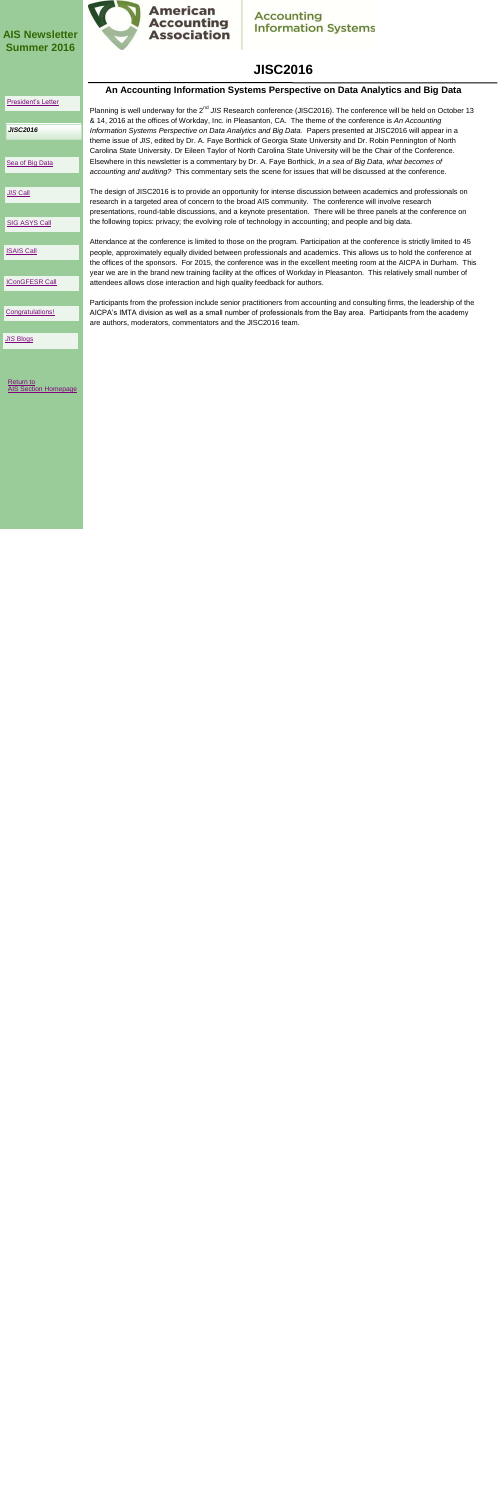## **In a sea of Big Data, what becomes of accounting and auditing? A. Faye Borthick, Georgia State University**

#### **Evolution of Big Data and Its Insinuation in Organizations**

Big Data and the software for doing interesting things with the data have developed far enough that some trends have emerged. People are clever. Leave them alone with resources, and they will do interesting things with them, giving both intended and unintended consequences. This commentary highlights the landscape of Big Data, not the technical aspects per se but how organizations are starting to use data in different ways. While it is true that some of what this commentary offers does not, strictly speaking, require Big Data with respect to volume, diversity, and structure, the connotations that Big Data bestowed have prompted new ways to stage and use data. For example, "70% of firms now say that big data is of critical importance to their firms" (Malone 2016 A17).

We invite you to reflect on burgeoning data and its emerging uses highlighted below as you consider innovative practice on aspects related to data analytics and Big Data.

#### **Accounting**

Managers and investors are tantalized by the prospects of using more data to make companies more profitable and to make organizations more responsive to their constituents (Dwoskin 2014). The growing number of fintech company startups making loans based only on digital data illustrates the phenomenon (Rudegeair 2015). Furthermore, ideas about how to take advantage of data can come from anywhere. T his is the phenomenon that propels startup companies into billion dollar IPOs (initial public offerings of stock) in just a few years.

With new insights into consumer/buyer behavior and product performance, companies and organizations have been compelled to accelerate changes to their business processes to stay current with their product and service offerings (Zetlin 2015). Instead of weeks, General Motors' profitability analysis of the Chevrolet brand in Europe took only days (Monga 2014). Food companies have noticed declines in sales of the worst offenders of packaged foods associated with packing on the pounds (Esterl 2016) or foods containing GMOs (Brat 2015). How fast can packaged food makers adjust to such a shift? When Ben & Jerry's set out to source only organic products for its ice cream, it discovered that a key ingredient, organic milk, was not available in sufficient quantity for its volume (Gasparro 2014). The company is caught between consumers whose tastes change rapidly and a supply chain that requires years to evolve.

As much as companies aspire to change their information systems to take advantage of the business insights that analysis of data can afford, they are hindered by existing systems that have accreted over decades. The bigger and older the company, typically the more systems a company has and the less they are integrated. For example, General Electric hired Amazon to help it "reduce internal applications to 5,000 from more than 9,000 and move them to Amazon and other cloud services," in order to "allow GE to eliminate 30 of its 34 worldwide data centers and roll out new applications in as little as five minutes" (McMillan and Barr 2015 B5). Other companies such as Whole Foods Market Inc. and Wal-Mart Stores Inc. are "plowing into years-long efforts to merge disparate data sets, in the hope of extracting cost savings and insights about customers" (Norton 2015 B4).

Where do the data come from that companies and organizations want to analyze? Some of it is the familiar transaction data in accounting systems, usually highly structured with careful editing before it is permitted to enter the accounting system. Some of the data is about the location or behavior of things, e.g., RFID (radio frequency ID) data, recorded in real time indicating the existence of products or pallets of products in a specific location at a specific time. These data are usually highly structured. Then come the unstructured data of interactions, often from social media, whose existence has spawned whole new categories of analysis.

Lest one think that these data capabilities are only available to large companies, consider the experience of some startups in which middle management has been subsumed in data. Instead of hiring people to get the data needed for decisions (the traditional middle management role), the startups make extensive data dashboards available to everyone in the company. Middle managers are not needed to gather information and make decisions because "every employee can have the tools to monitor progress toward any goal" (Mims 2015). The transparency and accountability afforded by all-employee access to dashboards means that leaders can find out how the business is performing directly without relying on middle management.

Where do the data live? More and more in the cloud, of course, with a dashboard interface most likely designed by the cloud-services provider or a consultant. This approach arose first in startups because it allowed them to run lean, minimizing headcount. Big companies can move to dashboards, but the costs of taming nonintegrated systems loom large, and corporate cultures will have to be transformed. Big companies with their nonintegrated legacy systems realize that time is of the essence because startup companies commence operations with fully integrated systems run from the cloud (Ismail et al. 2014; Loten 2015).

What are the implications for employment of the people that now summarize, categorize, and report data? Merchandising staff are discovering that management wants to rely more on data analysis than instinct for product selection, much to the dismay of chief merchants, "once lionized for their knack for spotting trends, are finding their intuitions being displaced by algorithms" (Kapner 2015 B7). Floor stock traders have been replaced with software, and now financial analysts are being replaced with software (Popper 2016).

Where is the accountant in this uncharted sea? Because accountants understand traditional accounting

data, they are uniquely poised to analyze it, including the related location and interaction data. As more accounting functions are automated in software, managers and investors are expecting higher levels of analysis of all the data. Investors are eager to spot business trends that portend changes in revenue. Thus, they are interested in feeds of transaction data, e.g., summaries by day of consumer purchases at publicly traded companies. The transactions are captured in the normal course of business but become useful for non-transaction purposes, a strategy known as cashing in on "exhaust, " i.e., "data collected while doing other business" (Hope 2015).

#### **Auditing**

What happens to auditing when data volumes grow, when data about interactions and observations become available in addition to the traditional transaction data? Transaction data are typically well structured, which makes them amenable to analysis in relational database systems. Interaction data, e.g., from social media or other sources, are typically unstructured. Data about observations may be structured, e.g., RFID data or logs containing process events, or unstructured depending on the context, e.g., comments appearing in logs of process events.

Data proliferation challenges auditing because auditing has been formulated and conducted in a world in which data were limited and there were no good software tools for analyzing large volumes of data. But conditions are changing.

Data limitations in auditing gave rise to sampling as a way to obtain evidence about account balances and flows. In the absence of data and computational software, auditors developed manual procedures based on sampling a small number of items (transactions usually) and checklists to ensure that lower level staff could execute audit procedures. But data limitations are falling away. When they know the whole population of data could be analyzed, people just laugh at the sampling mentality. Instead, they want data analytics applied to the whole population to make the data give up their secrets (Murphy and Tysiac 2015). This presents a problem to auditors in that they have decades invested in a sampling/checklist/procedural approach to auditing in a time when their constituents want data analytics applied to whole data populations. Eventually auditing standards premised on sampling will be revised to embrace better evidence (Titera 2013).

As auditors have dived deeper into company data, the Public Company Accounting Oversight Board (PCAOB) has stepped up its scrutiny of auditors' testing of system-generated data and reports as a means of prompting auditors to detect more of the latent internal control deficiencies. In essence, the PCAOB is demanding that auditors vouch for controls over "the accuracy and completeness of the system-generated data or reports" (Munter 2015). Thus, even as auditors are facing more data, they are being pressed to detect deficiencies in internal control over the data on which they rely for evidence.

Accounting firms are taking advantage of growing data availability and increasing software capabilities to create dashboards populated with operating and other related data streams (PwC 2015). The purpose of the dashboards is twofold: to facilitate auditors thinking analytically about risks and their instantiation in data patterns and to enable drilling down through the data to look for underlying causes for anomalies or for business opportunities. This approach can be called an analytics mindset.

Auditors are shifting from a sampling mentality to a data analytics approach as a competitive necessity. Their investments to reorient audit methodologies are large, in developing auditing based in analytics, retraining staff, and seeking and cultivating an analytic mindset in new staff.

#### **Education**

<span id="page-2-0"></span>The ripple effect of Big Data on university level education for accountants comes through calls from employers for entry-level accountants and auditors with analytical skill sets. The business press has documented the shift from armies of people tracking and paying for orders to automation of the task (Monga 2015). "Since 2004, the median number of full-time employees in the finance department of big companies has declined 40% to about 71 people for every \$1 billion of revenue" (Monga 2015).

If manual entries, which used to require armies of people, have been automated, what skills do entry-level accountants need? A typical response usually includes a variant of "analyze data and present findings coherently to colleagues " (Johnson 2015). The data analytics response has been written into AACSB Standards for Accounting in the form of Standard A7 on data analytics (AACSB 2013).

#### **References**

AACSB. 2013. Eligibility Procedures and Accreditation Standards for Accounting Accreditation Standard A7. Tampa, FL: Association to Advance Collegiate School of Business. Accessed March 30, 2014: [http://www.aacsb.edu/](http://www.aacsb.edu/accreditation/standards/2013-accounting/Learning%20and%20Teaching%20Standards/standard7.aspx) [accreditation/standards/2013-accounting/Learning%20and%20Teaching%20Standards/standard7.aspx.](http://www.aacsb.edu/accreditation/standards/2013-accounting/Learning%20and%20Teaching%20Standards/standard7.aspx)

Brat, I. 2015. Food goes 'GMO free' with same ingredients. *The Wall Street Journal*, B1 (August 21). Dwoskin, E. 2014. Tons of data. Now put it to use. *The Wall Street Journal*, R6 (October 20). Esterl, M. 2016. As sales fizzle, pop makers bill more for a sip. *The Wall Street Journal*, B1 (January 28). Gasparro, A. 2014. How we eat: GMO fight ripples down food chain. *The Wall Street Journal*, A1 (August 8). Hope, B. 2015. Firm tracks cards, sells data. *The Wall Street Journal*, A1 (August 7).

Ismail, S., M. S. Malone, and Y. Van Geest. 2014. *Exponential Organizations: Why New Organizations Are Ten times Better, Faster, and Cheaper Than Yours (and What To Do About It)*. New York, NY: Diversionbooks. Johnson, K. S. 2015. Outdated: The plain-vanilla accountant. B7 (May 19).

Kapner, S. 2015. Data pushes aside chief merchants. *The Wall Street Journal*, September 23, B7 (September 23). Loten, A. 2015. Cloud tools tackle new tasks. *The Wall Street Journal*, B6 (June 4).

Malone, M. S. 2016. The Big-Data future has arrived. *The Wall Street Journal*, A17 (February 23).

McMillan, R., and A. Barr. 2015. Google taps director for cloud push. *The Wall Street Journal*, B5 (December 24). Mims, C. 2015. Data is now the new middle manager. *The Wall Street Journal*, April 20, B1, B2 (April 20).

Monga, V. 2014. Big data chips away at cost. *The Wall Street Journal*, B6 (July 1).

- 
- ———. 2015. The new bookkeeper is a robot. *The Wall Street Journal*, May 5, B1, B7 (May 5).
- Munter, H. A. 2015. Importance of audits of internal controls: Public Company Accounting Oversight Board (PCAOB). September 9. Available at [http://pcaobus.org/News/Speech/Pages/Munter-Audits-Internal-Control-](http://pcaobus.org/News/Speech/Pages/Munter-Audits-Internal-Control-IAG-09092015.aspx)[IAG-09092015.aspx.](http://pcaobus.org/News/Speech/Pages/Munter-Audits-Internal-Control-IAG-09092015.aspx) Accessed March 11, 2016.
- Murphy, M. L., and K. Tysiac. 2015. Data analytics helps auditors gain deep insight. *Journal of Accountancy* (April/ May): 52-58.
- Norton, S. 2015. Big companies rein in data sprawl. *The Wall Street Journal*, B4 (October 22).
- Popper, N. 2016. The robots are coming for Wall Street. *The New York Times*, February 25. Available at [http://](http://www.nytimes.com/2016/02/28/magazine/the-robots-are-coming-for-wall-street.html?rref=collection%2Fsectioncollection%2Fmagazine&action=click&contentCollection=magazine®ion=stream&module=stream_unit&version=latest&contentPlacement=9&pgtype=sectionfront) [www.nytimes.com/2016/02/28/magazine/the-robots-are-coming-for-wall-street.html?rref=collection%](http://www.nytimes.com/2016/02/28/magazine/the-robots-are-coming-for-wall-street.html?rref=collection%2Fsectioncollection%2Fmagazine&action=click&contentCollection=magazine®ion=stream&module=stream_unit&version=latest&contentPlacement=9&pgtype=sectionfront) [2Fsectioncollection%](http://www.nytimes.com/2016/02/28/magazine/the-robots-are-coming-for-wall-street.html?rref=collection%2Fsectioncollection%2Fmagazine&action=click&contentCollection=magazine®ion=stream&module=stream_unit&version=latest&contentPlacement=9&pgtype=sectionfront)
	- [2Fmagazine&action=click&contentCollection=magazine&region=stream&module=stream\\_unit&version=latest&c](http://www.nytimes.com/2016/02/28/magazine/the-robots-are-coming-for-wall-street.html?rref=collection%2Fsectioncollection%2Fmagazine&action=click&contentCollection=magazine®ion=stream&module=stream_unit&version=latest&contentPlacement=9&pgtype=sectionfront) [ontentPlacement=9&pgtype=sectionfront.](http://www.nytimes.com/2016/02/28/magazine/the-robots-are-coming-for-wall-street.html?rref=collection%2Fsectioncollection%2Fmagazine&action=click&contentCollection=magazine®ion=stream&module=stream_unit&version=latest&contentPlacement=9&pgtype=sectionfront) Accessed March 5, 2016.
- PwC. 2015. Data driven: What students need to succeed in a rapidly changing business world: PricewaterhouseCoopers LLP. Accessed May 31, 2015[.](.%20http:/www.pwc.com/us/en/faculty-resource/assets/PwC-Data-driven-paper-Feb2015.pdf) [http://www.pwc.com/us/en/faculty-resource/assets/PwC](http://www.pwc.com/us/en/faculty-resource/assets/PwC-Data-driven-paper-Feb2015.pdf) [-Data-driven-paper-Feb2015.pdf.](http://www.pwc.com/us/en/faculty-resource/assets/PwC-Data-driven-paper-Feb2015.pdf)
- Rudegeair, P. 2015. Online firms seek to eat banks' lunch. *The Wall Street Journal*, C1 (June 29).
- Titera, W. R. 2013. Updating audit standard--enabling audit data analysis. *Journal of Information Systems* 27 (1): 325-331.
- Zetlin, M. 2015. Breaking free. *CIO* (October 1): 22-29.

[Return to](http://www2.aaahq.org/infosys/index.cfm)  [AIS Section Homepage](http://www2.aaahq.org/infosys/index.cfm)

### **AIS Newsletter Summer 2016**



### **Accounting Information Systems**

**Sea of Big Data**

[President's Letter](#page-0-0)

*JIS*[C2016](#page-1-0)

*JIS* [Call](#page-3-0)

**[SIG ASYS Call](#page-4-0)** 

[ISAIS Call](#page-5-0)

[IConGFESR Call](#page-6-0)

[Congratulations!](#page-7-0)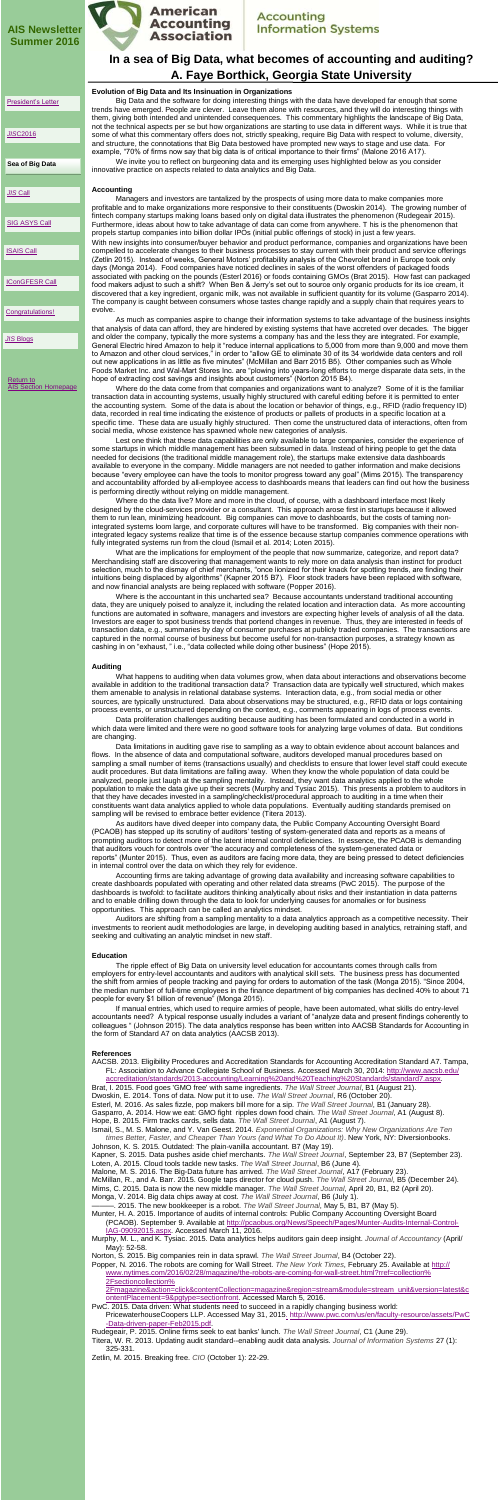### **Call for Papers-Theme Issue of the** *Journal of Information Systems* **New and Innovative Sources of Research Data**

The *Journal of Information Systems* (*JIS*) is the journal of the Accounting Information Systems (AIS) Section of the American Accounting Association ([www.jisonline.com\)](http://www.jisonline.com). *JIS* will publish a theme issue of *JIS* entitled "Sources of Data."

Accounting researchers have recently gained access to inexpensive and plentiful research data and participants through new outlets, including online labor markets and for-profit data aggregators. Services such as Amazon's Mechanical Turk allow for rapid collection of data, and there has been significant growth in the use of participants from online markets in accounting research. Researchers are also using massive datasets from sources such as corporate transaction archives, Google Search Analytics, weather records, social media and other external data. These big data sources require data management and analytical techniques not often employed in accounting research. This theme issue seeks papers that examine opportunities and risks created by the use of these new and emerging sources of data.

Examples of relevant topics include:

All research methods are welcome, including experimental, survey, case study, archival and literature review. The editors also welcome the submission of short papers that are appropriate for publication as a Research Note. In addition to research papers, the editors would be interested in publishing commentaries and calls for action on the issues raised in the theme issue. Please contact the theme issue editors for further information. Submissions should follow the *JIS* editorial guidelines at [www.jisonline.com.](http://www.jisonline.com) Submissions for the special issue are due on **December 15, 2016**. Earlier submission is encouraged. The co-editors of the theme issue are Jake Rose, Professor of Accounting, Victoria University of Wellington, Email: [jake.rose@vuw.ac.nz](mailto:jake.rose@vuw.ac.nz) and Ania Rose, Associate Professor, Victoria University

of Wellington, Email: ania.rose@vuw.ac.nz.

<span id="page-3-0"></span>

- Online labor markets:
	- Evaluation of emerging sources of research participants (i.e., new sources other than Amazon's Mechanical Turk, Qualtrics, and Survey Monkey Audience) and sources of participants that are new to the accounting discipline
	- Discussion of the risks of fast access to inexpensive participants
	- Discussion of opportunities associated with fast access to inexpensive participants (for example, enhanced capacity to conduct longitudinal, cross-cultural and multi-method studies)
	- Evaluation of methods to improve research designs that use online workers (for example, to deal with new threats such as repeated exposure to established psychological measures and common research paradigms)
	- Examination of the population of online workers (e.g., is the population large enough to accommodate the growth of the use of these workers?)
	- Examination of the differences between online work environments and traditional laboratory environments or traditional distributions of surveys and the potential influences of such differences on research findings
	- Replication of seminal and recent experiments where there is reason to believe that paid online participants may yield different results or new insights
	- Examination of reviewer and editor perceptions of data obtained through online labor markets and other data sources
	- Evaluation of the effects of incentives and incentive amounts on the behavior of participants in online experiments
- Identification and comparison of sources of data for specific research streams, such as corporate social reporting (CSR), data analytics, judgment and decision making, etc.
- Discussion of online sources for qualitative research including Delphi studies and focus groups
- Review of research conducted in other disciplines employing a particular innovative data source
- Evaluation of new databases and datasets that may be applicable to research in accounting and auditing
- Methods for data management and analysis of large and complex data sets
- Ethical questions and academic publication issues that arise in dealing with these new data sources

### **AIS Newsletter Summer 2016**



### **Accounting Information Systems**

#### [President's Letter](#page-0-0)

- [Sea of Data](#page-2-0)
- *JIS* **Call**

*[JISC2016](#page-1-0)*

[SIG ASYS Call](#page-4-0)

[ISAIS Call](#page-5-0)

[IConGFESR Call](#page-6-0)

[Congratulations!](#page-7-0)

*JIS* [Blogs](#page-8-0)

Return to **[AIS Section Homepage](http://www2.aaahq.org/infosys/index.cfm)**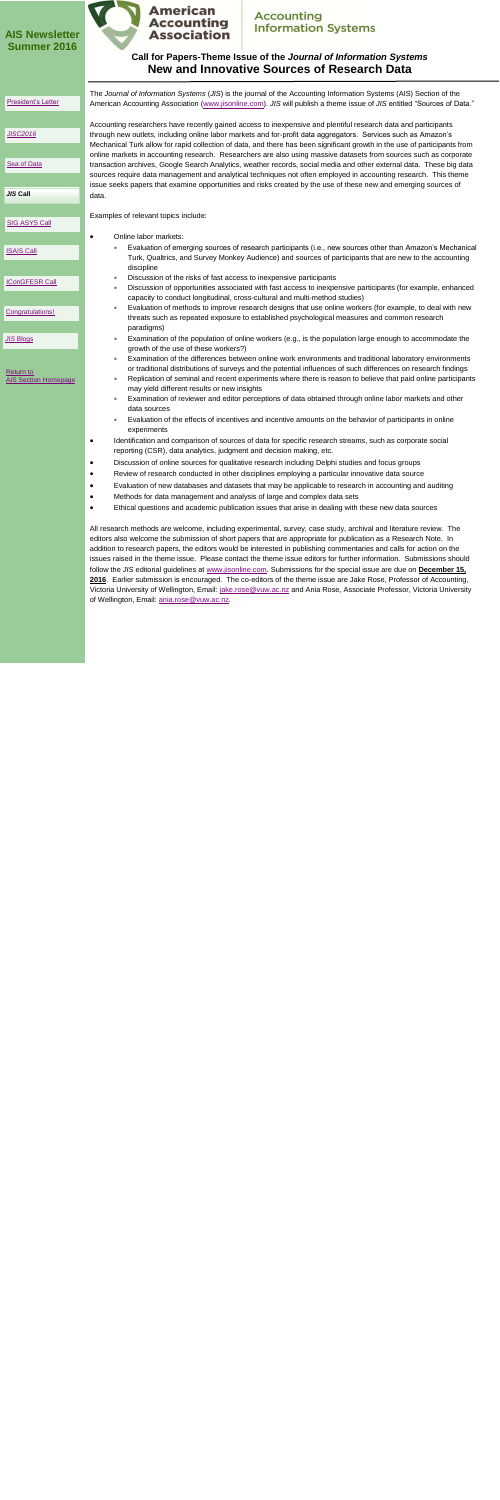**Association for Information Systems Special Interest Group on Accounting Information Systems (SIG ASYS)** 

[Return to](http://www2.aaahq.org/infosys/index.cfm)  [AIS Section Homepage](http://www2.aaahq.org/infosys/index.cfm)

### **8th Annual Pre-ICIS Workshop on Accounting Information Systems Saturday, December 10, 2016 Held in conjunction with the International Conference on Information Systems Dublin, Ireland**

### **CALL FOR PAPERS AND PANEL PROPOSALS**

SIG ASYS cordially invites academics and practitioners from all over the world to present original research and/or to organize a panel discussion in the field of Accounting Information Systems (AIS). The workshop will focus on a wide range of topics and research methods at the intersection of accounting and information systems. The SIG ASYS Workshop will be held in Dublin, Ireland before the start of ICIS 2016. The specific location will be announced once it is assigned by ICIS. The day-long workshop will be followed by an evening celebration and networking dinner at a local pub/restaurant at no additional cost.

Topics of interest include, but are not limited to:

- AIS integration
- AIS modelling
- AIS and governance
- Big data
- Continuous auditing
- Cultural influences on AIS
- Data mining and business intelligence
- Design and implementation issues of AIS
- Evaluation, assessment and business value of AIS
- Forensic auditing
- Global AIS
- Information security management
- •Information technology (IT) governance
- $\bullet$  T auditing
- Internal control and fraud
- Management control and AIS
- Resource-Event-Agent (REA) model
- Risk assessment and enterprise risk management
- Social media
- eXtensible Business Reporting Language

All submissions must represent original work that has not already been published in a journal or conference proceedings (in complete form – abstract publication is permissible). At least one author of the accepted paper must register for the workshop and be prepared to present the paper in person.

Submissions must be in the form of: a completed research paper, a research-in-progress paper or a panel proposal. All completed research papers and research-in-progress papers must be in English and be carefully blinded. Submissions will be blind reviewed by at least two peers. Note that accepted papers will not be published in workshop proceedings.

### **Completed research papers**

Completed research papers should conform to the *International Journal of Accounting Information Systems* (*IJAIS*) format, which is consistent with American Accounting Association and other Elsevier accounting journals. For more details, please see the *IJAIS* guide for authors at the following URL:

<span id="page-4-0"></span>Paper enquires, submissions, and panel proposals should be sent to **ICISAIS2016@gmail.com** and please indicate whether the submission is completed research, research-in-progress, or a panel proposal.

#### [http://www.elsevier.com/wps/find/journaldescription.cws\\_home/620400/authorinstructions](http://www.elsevier.com/wps/find/journaldescription.cws_home/620400/authorinstructions)

#### **Research-in-progress papers**

Submission of promising research, in its early stage, should take the form of a research-in-progress paper and be presented as an extended abstract. This abstract should include the following sections: research objectives and questions; theoretical foundations of the study; research methodology being used; current status of the project, and a description of what the authors propose to present at the workshop. Note that complete analysis of results is not required. Research-in-progress papers should be limited to approximately 4000 words.

### **Panel proposals**

Panel proposals should be at least one-page in length and include: a general description of the topic; details of all potential panelists (including their name, affiliation, email, and a one paragraph bio); a statement to the effect that if the panel proposal is accepted, all panelists have made a commitment to serve on the panel; and a brief description of each panelists background, expertise and views on the proposed topic.

The workshop will be held as an all-day meeting on Saturday, December 10, 2016, in Dublin, Ireland just before the start of ICIS 2016. Participants should plan on arriving the day before for an early start at the workshop. The customary networking celebration dinner will take place after the workshop on Saturday evening. The workshop will have a single track to maximize interaction and participation. Workshop participants, including presenters and panelists, must pay the registration fee.

### **BEST PAPER AWARD 2016**

One best paper award will be announced at the workshop, and this paper, after meeting the required revisions, will be published in the *IJAIS* at the author's prerogative.

### **IMPORTANT DATES**

| <b>Submission Deadline:</b>     | August 15, 2016    |
|---------------------------------|--------------------|
| <b>Notification to Authors:</b> | September 30, 2016 |
| Final Papers due:               | October 28, 2016   |
| Workshop:                       | December 10, 2016  |
| Networking/Celebration Dinner:  | December 10, 2016  |

### **PROGRAM AND WORKSHOP CHAIRS**

The program co-chairs are Tawei (David) Wang (DePaul University) and Brad Trinkle (Mississippi State University), and the workshop chair is Cheryl Dunn (Grand Valley State University).

### **SUBMISSION PROCESS**

SIG ASYS Submissions (Pre-ICIS Workshop Only) 2016

#### SIG ASYS and IJAIS (Dual Consideration) Submissions 2016

At the authors' prerogative, submitted papers can also be considered for publication in the International Journal of Accounting Information Systems (IJAIS). These papers should constitute original research that is not currently being considered for publication or has not been previously published elsewhere. For concurrent consideration at both the SIG ASYS workshop and *IJAIS*, authors should submit their manuscripts using the *IJAIS* online submission system at <http://ees.elsevier.com/accinf/default.asp> and e-mail your complete manuscript to [ICISAIS2016@gmail.com.](mailto:ICISAIS2016@gmail.com) Please clearly specify in your cover letters to *IJAIS* and SIG ASYS that your submission is a dual submission and is intended for presentation at SIG ASYS 2016.

### **AIS Newsletter Summer 2016**



### **Accounting Information Systems**

**[SIG ASYS Call](#page-3-0)**

#### [President's Letter](#page-0-0)

*[JISC2016](#page-1-0)*

### **[Sea of Data](#page-2-0)**

*JIS* [Call](#page-3-0)

[ISAIS Call](#page-5-0)

[IConGFESR Call](#page-6-0)

**[Congratulationsl](#page-7-0)**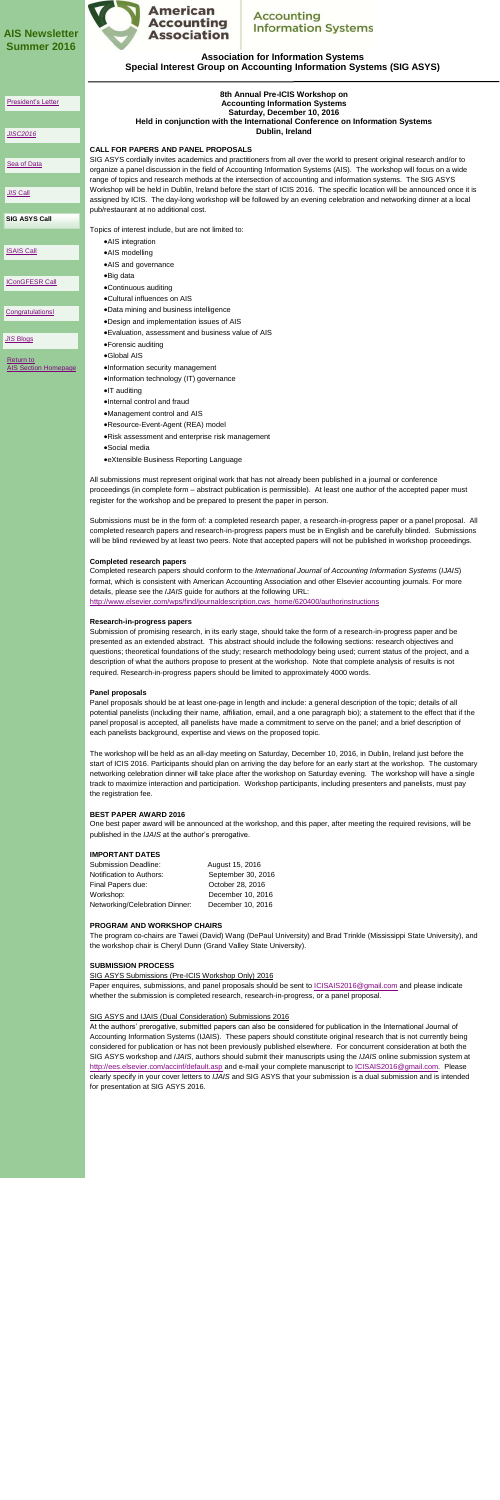### **The 2017 International Symposium on Accounting Information Systems (ISAIS) Announcement and Call for papers**

The conference will be held in the ADEIT building of the University of Valencia in the city center. See: [http://](http://www.adeituv.es/) [www.adeituv.es/](http://www.adeituv.es/)

|                                                 | May 8-9, 2017 . Valencia, Spain                                                                                                                                                                                                                                                                                                                                                                                                                                                                                                                                                                                                                                                                                                                                                                                                                                                                                                                                                                                                                                                                     |
|-------------------------------------------------|-----------------------------------------------------------------------------------------------------------------------------------------------------------------------------------------------------------------------------------------------------------------------------------------------------------------------------------------------------------------------------------------------------------------------------------------------------------------------------------------------------------------------------------------------------------------------------------------------------------------------------------------------------------------------------------------------------------------------------------------------------------------------------------------------------------------------------------------------------------------------------------------------------------------------------------------------------------------------------------------------------------------------------------------------------------------------------------------------------|
| President's Letter<br><b>JISC2016</b>           | Tilburg University is pleased to announce the seventh International Symposium on Accounting Information<br>Systems (ISAIS), immediately preceding the 40 <sup>th</sup> Annual Congress of the European Accounting Association. ISAIS is<br>held annually and rotated between the University of Central Florida (USA), Tilburg University (The Netherlands) and<br>the University of Melbourne (Australia).                                                                                                                                                                                                                                                                                                                                                                                                                                                                                                                                                                                                                                                                                          |
| Sea of Data<br><b>JIS Call</b>                  | The objective of ISAIS is to bring together researchers from all disciplines related to Accounting Information Systems<br>(AIS). Topics of interest include, but are not limited to: AIS development, distributed ledger technology, internal control<br>developments, strategic information systems, cultural influences on AIS, business intelligence, decision aids, business<br>process management, audit and assurance regarding AIS, continuous auditing and reporting, enterprise resource<br>planning, knowledge management, XBRL, process mining, and data-analytics.                                                                                                                                                                                                                                                                                                                                                                                                                                                                                                                      |
| <b>SIG ASYS Call</b><br><b>ISAIS Call</b>       | The 2017 ISAIS program will tentatively consist of a keynote speech, journal quality paper presentations, and a<br>workshop. The emphasis is on a high level of interaction, discussion and debate in a friendly, supportive and relaxed<br>atmosphere. At the same time, the intent of ISAIS is to provide a global forum for bringing the leading AIS researchers<br>and developing scholars together to discuss and critique leading edge research in the field.                                                                                                                                                                                                                                                                                                                                                                                                                                                                                                                                                                                                                                 |
| <b>IConGFESR Call</b><br>Congratulations!       | <b>PAPER SUBMISSION</b><br>Only completed research papers should be submitted. Accepted papers will receive a conditional acceptance for<br>publication in the International Journal of Accounting Information Systems. Papers are not required to be dually<br>considered for the journal and authors should advise in their cover letter whether they wish to have their paper<br>considered for IJAIS. We encourage doctoral students and junior researchers to submit their research.                                                                                                                                                                                                                                                                                                                                                                                                                                                                                                                                                                                                           |
| <b>JIS Blogs</b>                                | ISAIS (Symposium Only) Submissions:<br>To submit an original research paper, e-mail your complete manuscript to both: Professors Eddy Vaassen at<br>e.h.j.vaassen@tilburguniversity.edu and Mieke Jans at mieke.jans@uhasselt.be.                                                                                                                                                                                                                                                                                                                                                                                                                                                                                                                                                                                                                                                                                                                                                                                                                                                                   |
|                                                 | ISAIS and IJAIS (Dual Consideration) Submissions:<br>At the authors' prerogative, submitted papers can also be considered for publication in the <i>International Journal of</i><br>Accounting Information Systems (IJAIS). T hese papers should constitute original research that is not currently being<br>considered for publication or has not been previously published elsewhere. For concurrent consideration at both the<br>ISAIS symposium and IJAIS, authors should submit their manuscripts using the IJAIS online submission system at<br>http://ees.elsevier.com/accinf/default.asp and e-mail their complete manuscript to both: Eddy Vaassen at<br>e.h.j.vaassen@tilburguniversity.edu and Mieke Jans at mieke.jans@uhasselt.be. The ISAIS organizing and program<br>chairs will serve as the IJAIS editors on these papers in close collaboration with the IJAIS editors, Professors Sev<br>Grabski and Stewart Leech. Please clearly specify in your cover letters to IJAIS and ISAIS that your submission is a<br>dual submission and is intended for presentation at ISAIS 2017. |
| <b>Return to</b><br><b>AIS Section Homepage</b> | <b>CONFERENCE WEBSITE</b><br>Please visit the conference website for further information and registration at: http://www.tilburguniversity.edu/current/<br>events//item-international-symposium-on-accounting-information-systems/                                                                                                                                                                                                                                                                                                                                                                                                                                                                                                                                                                                                                                                                                                                                                                                                                                                                  |

### **KEY DATES AND CONFERENCE FEE**

| Submission deadline:      | February 1, 2017 |
|---------------------------|------------------|
| Notification of decision: | March 15, 2017   |

Registration deadline and conference fee: registration before April 1, 2017 conference fee €175,-, after that date conference fee €225,-

#### **VENUE**

### **ORGANIZING COMMITTEE**

Eddy Vaassen (Chair, Tilburg University, The Netherlands) Mieke Jans (Hasselt University, Belgium) Iuliana Sandu (Rotterdam School of Management, The Netherlands)

#### **PROGRAM COMMITTEE**

Vicky Arnold (University of Central Florida, United States) Michael Davern (University of Melbourne, Australia) Anna Gold (VU Free University Amsterdam, The Netherlands) Severin Grabski (Michigan State University, United States) Mieke Jans (Chair, Hasselt University, Belgium) Stewart Leech (University of Melbourne, Australia) Steve Sutton (University of Central Florida, United States) Eddy Vaassen (Tilburg University, The Netherlands) Miklos Vasarhelyi (Rutgers, The State University of New Jersey, United States)

### **CONTACT**

<span id="page-5-0"></span>For more information, please contact Iuliana Sandu at sandu@rsm.nl.

### **AIS Newsletter Summer 2016**



### **Accounting Information Systems**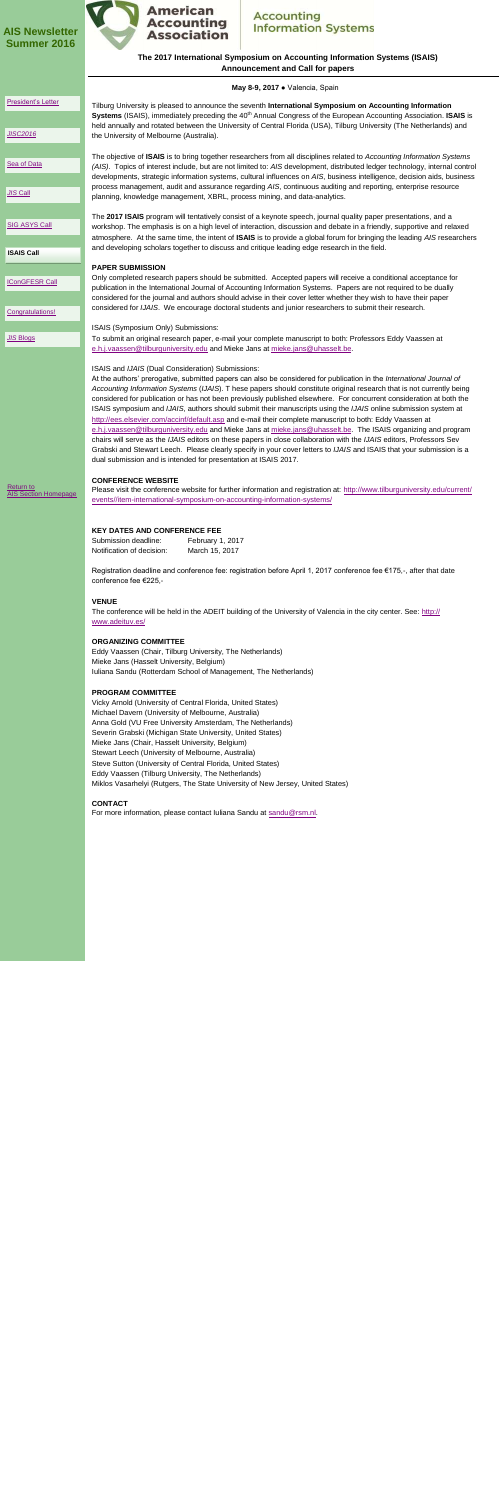### **7 th International Conference on Governance Fraud Ethics and Social Responsibility (IConGFESR)**

### **AIS Newsletter Summer 2016**



### **Accounting Information Systems**

|                                          | Amherst, Massachusetts (USA)                                                                                                                                                                                                                |
|------------------------------------------|---------------------------------------------------------------------------------------------------------------------------------------------------------------------------------------------------------------------------------------------|
| President's Letter                       | August 14-16, 2016<br>Venue: Isenberg School of Management, University of Massachusetts                                                                                                                                                     |
|                                          | <b>CONFERENCE THEME: BIG DATA ANALYSES, INFORMATION SYSTEMS IN AUDITING &amp; ACCOUNTING</b>                                                                                                                                                |
| <b>JISC2016</b>                          | We invite all academic and business professionals interested in presenting their research and ideas to the conference<br>to submit abstracts. With the growing interest in the level of transparency both for firms and for governments the |
| Sea of Data                              | availability of more data makes audit of all activities a real possibility. We invite papers that explore both the possibility                                                                                                              |
|                                          | of greater transparency and the implications this will have on the audit. All abstracts will be reviewed for their<br>relevancy for the conference theme and for possible publication. Each abstract will have two peer reviews. At least   |
| <b>JIS Call</b>                          | one author for all accepted papers must attend the conference and be prepared to present and discuss their work.                                                                                                                            |
|                                          | <b>IMPORTANT DATES:</b>                                                                                                                                                                                                                     |
| <b>SIG ASYS Call</b>                     | June 10th, 2016:<br>Deadline for abstract submission<br>June 30th, 2016 :<br>Notification of Acceptance                                                                                                                                     |
|                                          | July 15th, 2016:<br>Registration                                                                                                                                                                                                            |
| <b>ISAIS Call</b>                        | Abstracts should not exceed 500 words, including 5 keywords and JEL codes. Abstracts submitted earlier will receive                                                                                                                         |
|                                          | faster review. Submit to your abstracts to:                                                                                                                                                                                                 |
| <b>IConGFESR Call</b>                    | Prof.Dr. Graham Gal:<br>gfgal@isenberg.umass.edu (subject:icon2016)                                                                                                                                                                         |
|                                          | Prof.Dr.Kıymet Çalıyurt:<br>kiymetcaliyurt@trakya.edu.tr                                                                                                                                                                                    |
| Congratulations!                         | <b>REGISTRATION INFORMATION</b>                                                                                                                                                                                                             |
| <b>JIS Blogs</b>                         | Link is on conference website http://7thicongfesrumass.trakya.edu.tr/.                                                                                                                                                                      |
|                                          | <b>POSSIBLE CONFERENCE TOPICS</b>                                                                                                                                                                                                           |
|                                          | <b>CORPORATE GOVERNANCE</b>                                                                                                                                                                                                                 |
| Return to<br><b>AIS Section Homepage</b> | Corporate governance reporting                                                                                                                                                                                                              |
|                                          | Corporate governance in banking sector<br>Corporate governance regulation                                                                                                                                                                   |
|                                          | Accountants' and auditors' responsibilities on corporate governance                                                                                                                                                                         |
|                                          | Corporate governance regulation differences between countries<br>Codes of "best practice" and norms of behavior                                                                                                                             |
|                                          | Changing role of management and corporate governance                                                                                                                                                                                        |
|                                          | Internal controls and accountability                                                                                                                                                                                                        |
|                                          | Risk management<br>Financial market supervision and control                                                                                                                                                                                 |
|                                          | Governance and financial market economics                                                                                                                                                                                                   |
|                                          | Corporate governance and governmental institution                                                                                                                                                                                           |
|                                          | Boards and corporate governance                                                                                                                                                                                                             |
|                                          | <b>CORPORATE SOCIAL RESPONSIBILITY (CSR)</b>                                                                                                                                                                                                |
|                                          | Determining CSR strategy and role of accountants<br>Risk management and CSR                                                                                                                                                                 |
|                                          | CSR reporting and related costs                                                                                                                                                                                                             |
|                                          | Auditors' social responsibility                                                                                                                                                                                                             |
|                                          | International auditing standards and CSR<br>Social responsibility of accountants                                                                                                                                                            |
|                                          |                                                                                                                                                                                                                                             |

Environmental and social accounting & audit

Environmental & social reporting Responsible marketing & costing & reporting Taxation policy and problems on CSR CSR matters & CSR legislations & CSR reporting differences for publicly held companies Economic crises and CSR Auditing of irresponsible projects

### **FRAUD**

Fraud in sectors (health, tourism, education…) Fraud prevention, detection, arrogation, reporting Fraud in governmental institutions, non-governmental organizations, private companies Occupational matters for Certified Fraud Examiners Fraud and auditors' responsibility National and international legislation on fraud İnternational institutions & applications on fraud Fraud in banking sector Fraud in Social Responsibility Projects Organizational Fraud

#### **SUSTAINABLE DEVELOPMENT**

Accounting for sustainable development performance Sustainability assessment models Carbon issues in sustainability Sustainable development in crises Sustainable development in small and medium enterprises Reporting sustainable development Determining company's sustainable development strategy Sustainable development in NGOs The importance of women in sustainability

#### **ETHICS**

Ethics in accounting and auditing occupation Occupational ethics codes Ethical matters in taxation Ethics education in accounting, finance and fiscal studies Case studies in ethical matters Ethical problems in financial markets

#### **CORPORATE ACCOUNTABILITY**

<span id="page-6-0"></span>Organizational accountability Collaborative governance Citizen participation Accountability in banking sector NGOs Accountability Corporations of departments in corporate sustainability International regulation on corporate sustainability

**ORGANIZING COMMITTEE HAS RIGHT TO CHANGE DETAILS OF THE CONFERENCE WHEN NECESSARY.**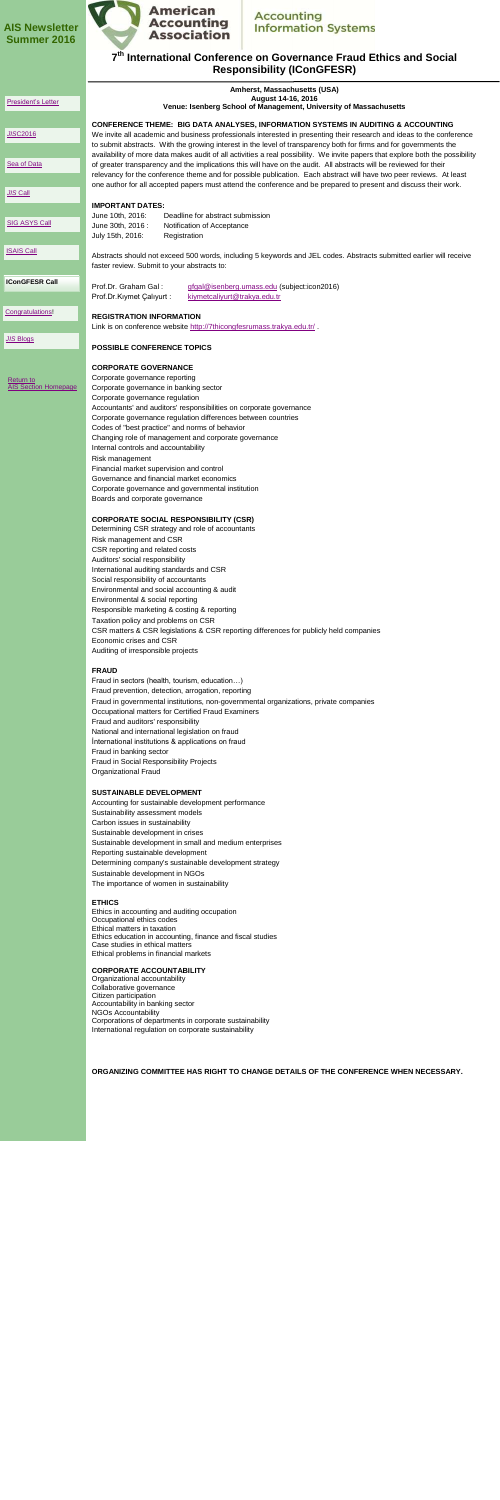# **Congratulations!**

[Return to](http://www2.aaahq.org/infosys/index.cfm)  [AIS Section Homepage](http://www2.aaahq.org/infosys/index.cfm)

### **AIS Newsletter Summer 2016**



# **Accounting<br>Information Systems**

**Congratulations!**

#### [President's Letter](#page-0-0)

*JIS*[2016](#page-1-0)

### [Sea of Data](#page-2-0)

### *JIS* [Call](#page-3-0)

[SIG ASYS Call](#page-4-0)

[ISAIS Call](#page-5-0)

[IConGFESR Call](#page-6-0)

*JIS* [Blogs](#page-8-0) 

**Asharaf Khallaf** received the best teacher award this academic year 2015-2016 at the school of business administration level in the American University of Sharjah, UAE

**Margarita Lenk Smiles** was selected as a Global Scholar on the Semester at Sea ship for Fall Semester. Margarita will be traveling on a ship for the entire semester, teaching onboard and conducting field classes in the ports we visit, which include the following countries: Germany, Greece, Italy, Spain, Morocco, Senegal, Brazil, Trinidad/Tobago, Panama, Peru, Ecuador, Costa Rica, and finally San Diego, USA!

AIS Section member and Murray State Accounting Prof **Murphy Smith** coauthored the second edition of Financial Accounting and Reporting with Dr. Katherine Taken Smith Murray State and Shannon Knight of Texas A&M. The book, published by CCH Wolters Kluwer, incorporates a 'cross-functional approach' that demonstrates the value of accounting information to the various business functional areas, including managements, marketing, finance and production. The book's unique and special features are described online ([https://](https://dl.dropboxusercontent.com/u/49154487/far/far.htm) [dl.dropboxusercontent.com/u/49154487/far/far.htm](https://dl.dropboxusercontent.com/u/49154487/far/far.htm) ), including student friendly, teacher friendly, cross-functional approach, ethics topics, practical business applications, connecting to global commerce, and at the end of each chapter a section 'tying it all together.' The book also includes an online homework systems created by WebAssign. Since Smith is a long-time AIS teacher and researcher, the book also includes info on Excel, Web resources, computer security, e-commerce , and other technology issues.



<span id="page-7-0"></span>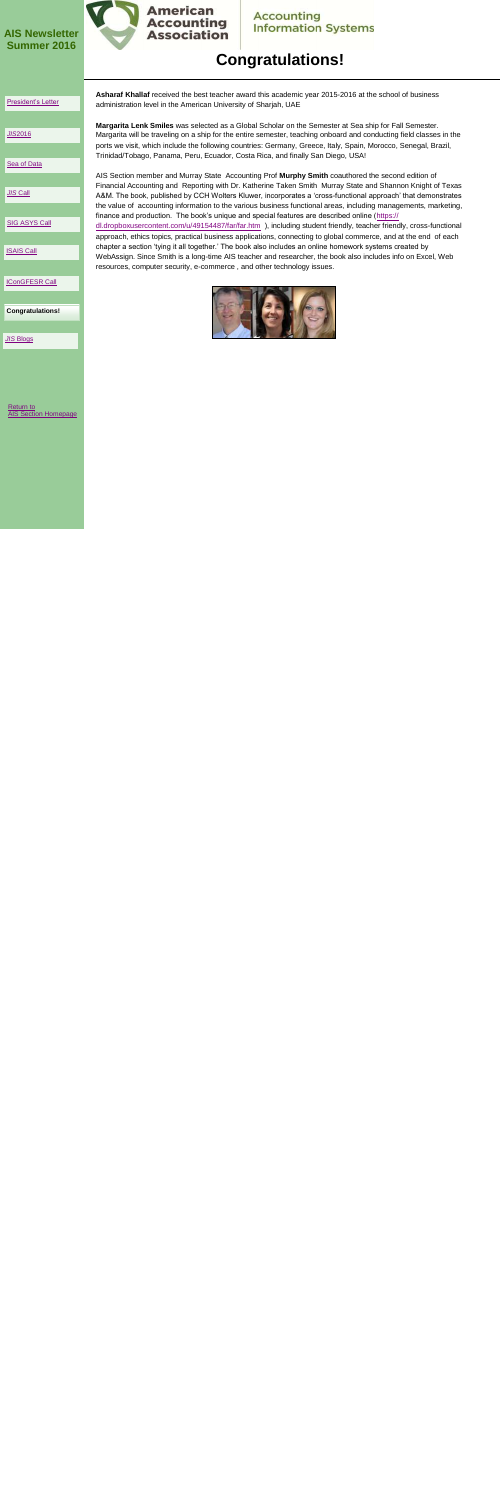other name would still be just as sweet." Blogs are definitely a sweet source of timely information on a wide variety of topics for accounting- and AIS-related research and teaching. However, there is no absolute definition of blogs that can be used to determine whether a website is a blog or not. *Blog* is a label that a web master can give to his/her website or not. As working definition, a blog is a website where an individual (a blogger) or a group of individuals post observations and opinions regarding a specific topic and usually where readers can post comments. There is probably thousands of useful website that meet this definition but are not called blogs by the webmasters. Under this broad definition of blogs, social media (Facebook, Twitter, etc.) are blogs.

Potentially useful blogs (and blog equivalents) are maintained by academics (inside and outside of the accounting domain), practitioners, large and small accounting firms, and accounting and technology vendors. The primary value of blogs is their immediacy because bloggers are very quick to post blogs regarding any events (new regulations, new lawsuits, new technologies, etc.) in the subject matter they are following. Bloggers archive their previous posts; accordingly, besides being very timely, blogs can also provide a rich history of specific subject matters. However, quoting the movie, *How the Grinch Stole Christmas*, "One man's compost is another man's potpourri." Blogs are not vetted or subject to independent review, consequently it's *caveat emptor* when venturing into the blogosphere to collect information.

With that caution stated, different bloggers' opinions—biased or not—on a specific topic or subject matter can be a valuable starting point or input for more rigorous research. These opinions can be transformed into testable hypothesis and subsequently accepted or rejected.

These different bloggers' opinions can also be a valuable teaching resource. Students can be assigned to locate several blogs on a specific topic, summarize differences found, and develop conclusions based on their review of the blogs and a rational for reaching those conclusions.

The challenge is that locating applicable blogs is a messy and arbitrary process. Search of BlogSearchEngine.org (a Google app) on the term "accounting" returns 32 million results! Fortunately, the top listed accounting blogs are frequently lists of blogs (e.g., **50 Accounting Blogs You Should Follow** at [blog.directcapital.com\)](http://blog.directcapital.com). In addition to traditional web searches (e.g., google.com), there are specialized blog directories that provide another method to locate blogs. One place to start is **23 Blog Directories to Submit Your Blog To** [\(www.searchenginejournal.com/20-essential-blog-directories-to-submit-your-blog-to\).](http://www.searchenginejournal.com/20-essential-blog-directories-to-submit-your-blog-to)

To completely realize the value of blogs, you should also search for websites that have all the characteristics of blogs, but are not labeled blogs. For example, in addition to specifically labeled blogs, both large and small accounting firms publish newsletters, alerts, and perspectives that have all of the characteristics blogs. These blog-equivalents cover a wide variety of topics and be included in any search for blogs for research or teaching.

#### **"The Effect of Frequency and Automation of Internal Control Testing on External Auditor Reliance on the Internal Audit Function" authored by Maia Farkas and Rina Hirsch**

New *JIS* papers posted on the blog at: <http://commons.aaahq.org/hives/c7b49f141e/summary> **"Valuing Personal Data to Foster Privacy: A Thought Experiment and Opportunities for Research" authored by Malcolm Crompton and Juergen Sidgman** What if accounting standards changed to require corporations to determine and present the value of personal data on financial statements? We argue that in this, the information age, markets would be significantly better informed, valuations of corporations would change radically and that board and management focus would be markedly different. In a time when data is increasingly becoming the foundation for business success, the race to collect, analyze, and use large amounts of personal data has left largely unattended the privacy considerations of individuals from whom this data is obtained. As a consequence, individuals are left alone to deal with increased risks of identity theft, potential embarrassment and stigma, and potential civil rights violations. On the surface, organizations seem to lack real incentives to protect personal data. Individuals continuously provide personal data at no cost to governments and to businesses through interactions with social media, Internet searches, and possession of smart devices and other internet connected equipment. In addition, anecdotal evidence shows that when breaches in corporate security lead to data breaches the reputational damages encountered by the affected corporations have no long-term economic consequences. In this commentary, we make the case that absent formal mechanisms enabling corporations to determine and present the value of personal data on financial statements, privacy considerations will continue to be neglected. We acknowledge the difficulty of the task ahead exposing difficult questions such as: how can we assess and reassess the evolving future economic benefits that collected data has the potential to create? In light of these difficulties and the paucity of research in this area, we present research opportunities that are relevant to different fields in accounting. We also elaborate on how we expect data valuation to impact privacy through greater understanding of data, improved market efficiency, and more thorough oversight over management's handling of data assets. Finally, we express that through data valuation, the accounting community has a unique opportunity to limit, not only improper data protection mechanisms that weaken privacy, but also the growing market consensus exposing the diminishing usefulness of financial reports. We acknowledge that before any change such as this could be contemplated in practice, significant advances in accounting theory and practice will be essential. We also argue that the extent to which markets are currently ill-informed means that the time to start is now. **"Repairing Organizational Legitimacy Following Information Technology (IT) Material Weaknesses: Executive Turnover, IT Expertise, and IT System Upgrades" authored by Jacob Z. Haislip, Adi Masli, Vernon J. Richardson and Juan Manuel Sanchez.**  Information technology (IT) is of first-order importance regarding the financial systems' ability to provide access to and security of accounting records, which ultimately affects financial reporting quality. COSO's 2013 framework on internal controls highlights the importance of IT since reliance on evolving and new technologies continues to grow. Specifically, COSO's 2013 framework lists selecting and developing controls over information technology as one of the pivotal internal control principles. Findings from extant research suggest that, relative to non-IT related internal control material weaknesses, IT-related material weaknesses (or IT material weaknesses) have a more negative impact to the effectiveness of internal controls, result in less reliable financial information, and generate consequences that are more adverse. Hence, the existence of IT material weaknesses presents a threat to the legitimacy of an organization. The objective of our research article is to examine how companies repair organizational legitimacy following information technology material weaknesses. We document that firms with IT material weaknesses, compared to firms with non-IT related material weaknesses, are more likely to replace outgoing CEOs, CFOs, and directors with individuals possessing IT expertise. In addition, IT material weakness firms are more likely to upgrade their financial reporting IT system and make other IT initiative changes, such as hiring an executive dedicated to the oversight and management of IT or adding a technology committee to the board. Moreover, we find evidence suggesting that IT material weakness firms that engage in major changes in their IT governance (i.e., those that replace their CFO with executives with IT expertise and/or upgrade the financial reporting system) are more likely to remediate their internal control weaknesses. Overall, firms recognize that IT control breakdowns represent a legitimate threat to the financial reporting environment and firms engage in various steps to restore organizational legitimacy. **"Blogs as Research and Teaching Resources for Accounting Academics" authored by Glen Gray.** If [William Shakespeare](https://en.wikipedia.org/wiki/William_Shakespeare) was writing about blogs today, he would say something like "What's in a name? A blog by any [Return to](http://www2.aaahq.org/infosys/index.cfm)  [AIS Section Homepage](http://www2.aaahq.org/infosys/index.cfm) *JIS* **Blogs** [President's Letter](#page-0-0) *JIS* [Call](#page-3-0) *[JISC2016](#page-1-0)* **[Sea of Data](#page-2-0)** [ISAIS Call](#page-5-0) **[SIG ASYS Call](#page-4-0)** [IConGFESR Call](#page-6-0) [Congratulations!](#page-7-0)

> Over the last two decades, audits of publicly traded companies have become increasingly onerous and costly, in large part due to extensive control testing mandated by the Sarbanes-Oxley Act of 2002. For this reason, increasing audit efficiency has become more and more important. One way to improve audit efficiency is for the external auditor to rely on a strong internal audit function (IAF). Furthermore, management benefits from improved audit efficiency by way of lower audit fees, ensuring compliance with regulations, enhancing risk assessments, and ensuring the adequacy and functioning of internal controls.

> Using an experiment with experienced external auditors as participants, we examine a setting in which the external auditor identifies poor work performance by the IAF and management implements an internal control testing remediation strategy that varies on two characteristics: automation and frequency. The level of automation can vary from no automation (entirely manual) to complete automation (entirely information technology based). The frequency of internal control testing can vary from periodic testing to continuous testing. We investigate whether the following remediation strategies are effective in improving external auditors' perceptions of IAF competence, work performance, and objectivity as well as subsequent reliance decision: automated controls testing conducted on a real-time basis (akin to continuous controls monitoring or CCM), automated controls testing conducted on a weekly basis (akin to Audit Command Language or ACL), and manual controls testing conducted by internal auditors on a weekly basis.

> Our results indicate that the frequency characteristic of the remediation strategies indeed affects external auditors' perceptions of competence, work performance, and objectivity, while the automation characteristic of the internal control testing remediation strategies does not impact these perceptions of the strength of the IAF. Contrary to our expectations, external auditors appear to improve reliance on the IAF when the internal control testing is performed less frequently as opposed to more frequently. We suggest that management may not need to invest in expensive continuous controls monitoring technologies to improve reliance subsequent to a shortcoming in the IAF's work performance if improved reliance (and hence lower audit fees) are its ultimate goal.

> Interestingly, all three remediation strategies are effective at improving assessments of the IAF's poor work performance as well as external auditors' reliance on the internal auditors. Thus, some benefit will accrue to management, regardless of the strategy employed. These results provide useful information to management, enabling them to maximize the benefits associated with having a higher quality IAF. Furthermore, our results are informative to standard setters that are interested in how external auditors assimilate information cues.

#### **"The Effects of Information Disaggregation and Financial Statement Interactivity on Judgments and Decisions of Nonprofessional Investors" authored by Andrea Kelton and Uday Murthy.**

<span id="page-8-0"></span>Information technologies enable firms to not only report more frequently, but to also enhance the decision-usefulness of financial information through variations in presentation format. We investigate whether the provision of financial statement interactivity via a web-based drilldown mechanism improves investors' use of disaggregated financial statement information and, ultimately, their decisions. We suggest that a drilldown mechanism will mitigate the negative effects of information overload caused by disaggregation by allowing users to control their viewing of the disaggregation, focus their attentions on the relevant details, and avoid tendencies towards earnings fixation. However, we expect this load minimizing effect to depend upon the utility (i.e., relevance) of the disaggregated details to the investment task.

We conduct an experiment with nonprofessional investor participants obtained from Amazon Mechanical Turk to investigate these issues. Participants completed a simple decision case wherein they reviewed either high utility or low utility disaggregated financial statements either with or without the drilldown mechanism. Overall, our results show that participants using the drilldown experienced lower cognitive load and were less susceptible to earnings fixation than those without the drilldown capability. However, when the disaggregated details provided limited new information, the use of the drilldown resulted in higher levels of cognitive load as compared to when the disaggregation provides new information.

Our results should inform standard setters currently considering enhanced financial statement disaggregation. We provide evidence regarding the conditions when disaggregation is helpful versus harmful to investor decision making and the benefits and costs of financial statement interactivity.

#### **Summer 2016 issue of the** *JIS* **is a theme issue on Enterprise Ontologies, edited by Guido Geerts.**

In an environment that is characterized by dramatic increases in the volume and variety of data, tools for integration have become progressively more important. The most common way of addressing interoperability issues is by using ontologies: formal specifications of agreed-upon conceptualizations. Ontologies have also proved to be useful as reference models and for reasoning purposes. For more than three decades now, accounting scholars have conducted research in this area, most of it focusing on the REA enterprise ontology. The latter has proved to be useful in a wide variety of applications, including as a reference model during the development of enterprise software, for reasoning purposes, to improve interoperability in economic commerce, and as a framework for teaching core accounting and business process principles.

The objective of the "theme issue on enterprise ontologies" was to extend research on enterprise ontologies in two ways. First, to present the latest developments in the field. This is done by the first two papers. The Scheller and Hruby paper—*Business Processes and Value Delivery Modeling Using Possession, Ownership and Availability (POA) in Enterprises and Business Networks*—presents a refinement to the REA enterprise ontology for defining value creation and transfer as flows of possession, ownership, and availability. The POA notation further aligns traditional accounting and REA accounting through intuitive business process descriptions. On the other hand, the Snow and Reck paper—*Developing a Government Reporting Taxonomy*—uses an empirical approach to create a taxonomy for government reporting. Its main objective is to improve accessibility to and comparison of government data for those who invest in municipal bond markets. Second, the theme issue also initiates a research stream that aims at a better understanding of the enterprise ontology landscape, similar to efforts being done in other disciplines. While all enterprise ontologies focus on representing "economic phenomena," there are important differences among them in content, scope, and use. The definition of enterprise ontologies in terms of a common framework—the Ontology and Analysis Framework (ODAF)—results in structured discussions of their strengths, weaknesses, and applicability, and also enables comparative analysis among them (i.e., what are the gaps, overlaps, and synergies?). The third and fourth papers in the theme issue discuss specific enterprise ontologies in terms of ODAF. The de Cesare and Partridge paper—*BORO as a Foundation to Enterprise Ontology*—presents the Business Object Reference Ontology (BORO) as both a foundational ontology and a reengineering methodology. One of BORO's characteristics is that it has been used extensively in practice for a wide variety of applications, including the re-engineering of legacy systems, the development of reference architectures for enterprise data exchange, and enterprise systems integration. On the other hand, the paper by Weigand—*The e3value Ontology for Value Networks*—*Current States and Future Directions*—provides a systematic overview of the e3value ontology and its use for exploring innovative business models from an economic point of view. In addition, it discusses a number of possible extensions, in particular the co-creation of value and value model quality.

[CLICK HERE FOR MORE BLOGS….](#page-9-0)

### **AIS Newsletter Summer 2016**



### **Accounting Information Systems**